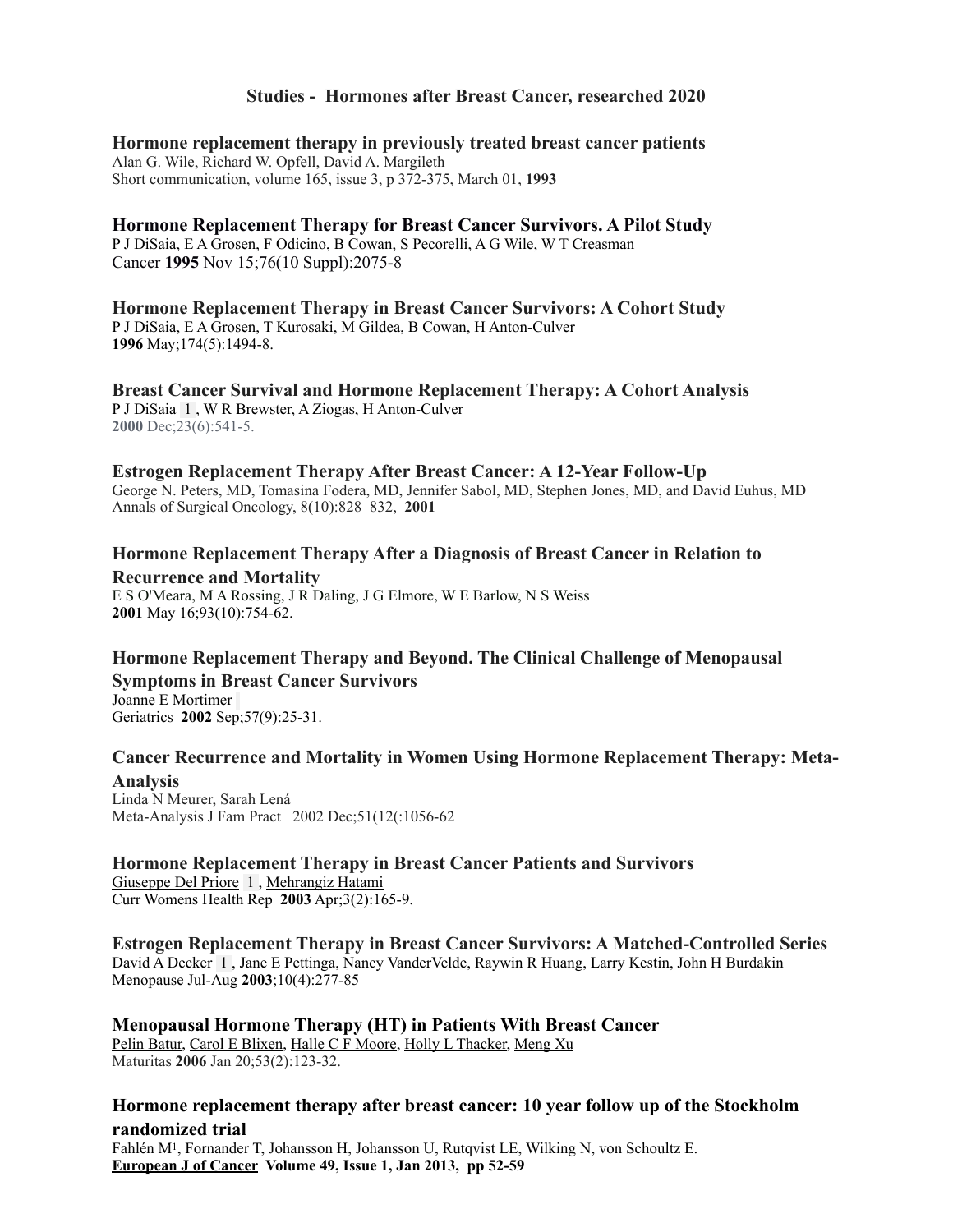# **Abstracts**

## **Hormone replacement therapy in previously treated breast cancer patients**

Alan G. Wile, Richard W. Opfell, David A. Margileth Short communication, volume 165, issue 3, p. 372-375, March 01, 1993

We report our experience with 25 women previously treated for breast cancer who subsequently received hormone replacement therapy (HRT) for the relief of menopausal symptoms and the prevention of postmenopausal cardiovascular disease and osteoporosis. Two patients had in situ disease, 13 had stage I disease, 7 had stage II disease, 1 had stage III disease, and 2 had invasive cancer of undetermined stage.

Seventeen patients (group I) began HRT less than 24 months after primary breast cancer therapy, and 8 patients (group II) began HRT more than 24 months after breast cancer therapy.

The HRT-free interval for group I patients averaged 7.9 months and for group II patients averaged 64.5 months.

The average period of observation while receiving HRT for the entire group was 35.2 months (range: 24 to 82 months).

Three of 25 patients have had a recurrence, all in group I. One patient developed local recurrence after breast conservation treatment, and her condition was salvaged by further wide excision. Two patients developed recurrence after mastectomy, and one patient ultimately died of systemic disease.

The overall survival rate for the entire group was 96%. Overall survival of high-risk group I patients, with a mean follow-up of 30.4 months, was 94%.

We recognize that this report of HRT in a small group of patients does not have the power to demonstrate an adverse effect of HRT on breast cancer.

However, the lack of an obvious adverse effect of HRT in this group of breast cancer patients and the known beneficial effect of HRT on postmenopausal cardiovascular disease and osteoporosis warrant formal prospective trials of HRT in such patients.

## **Hormone Replacement Therapy for Breast Cancer Survivors. A Pilot Study**

[P J DiSaia,](https://pubmed.ncbi.nlm.nih.gov/?term=DiSaia+PJ&cauthor_id=8635003) [E A Grosen,](https://pubmed.ncbi.nlm.nih.gov/?term=Grosen+EA&cauthor_id=8635003) [F Odicino](https://pubmed.ncbi.nlm.nih.gov/?term=Odicino+F&cauthor_id=8635003), [B Cowan](https://pubmed.ncbi.nlm.nih.gov/?term=Cowan+B&cauthor_id=8635003), [S Pecorelli,](https://pubmed.ncbi.nlm.nih.gov/?term=Pecorelli+S&cauthor_id=8635003) [A G Wile](https://pubmed.ncbi.nlm.nih.gov/?term=Wile+AG&cauthor_id=8635003), [W T Creasman](https://pubmed.ncbi.nlm.nih.gov/?term=Creasman+WT&cauthor_id=8635003) Cancer 1995 Nov 15; 76(10 Suppl):2075-8

### **Abstract**

**Background:** Traditionally, breast cancer survivors were not considered as candidates for hormone replacement therapy (HRT) because of the possibility that an occult metastatic site of disease might be activated, thus negatively influencing the outcome for the patient. **Methods:** A retrospective review of 77 breast cancer survivors who have taken HRT was conducted.

**Results:** Seven recurrences were reported among the 77 patients studied in-depth, with correlations to stage, age, and node and receptor status. There have been no recurrences among the 33 additional patients who were placed on the study after the completion of this analysis.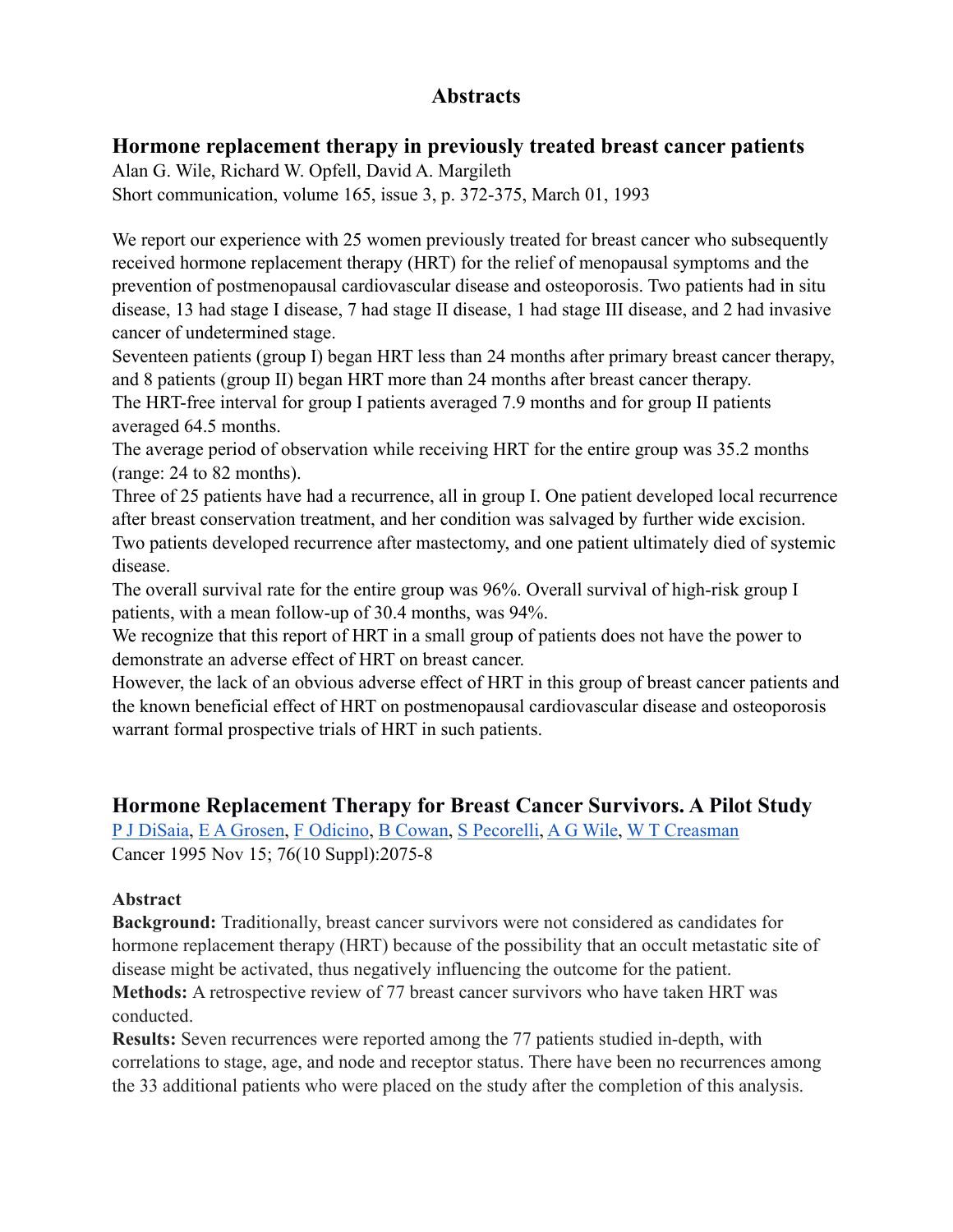**Conclusions:** No significant adverse outcome was detected in this group of breast cancer survivors receiving HRT. Given the established benefits of HRT, a reappraisal of this subject is necessary, and a prospective randomized trial is essential.

## **Hormone Replacement Therapy in Breast Cancer Survivors: A Cohort Study**

[P J DiSaia,](https://pubmed.ncbi.nlm.nih.gov/?term=DiSaia+PJ&cauthor_id=9065117) [E A Grosen,](https://pubmed.ncbi.nlm.nih.gov/?term=Grosen+EA&cauthor_id=9065117) [T Kurosaki,](https://pubmed.ncbi.nlm.nih.gov/?term=Kurosaki+T&cauthor_id=9065117) [M Gildea](https://pubmed.ncbi.nlm.nih.gov/?term=Gildea+M&cauthor_id=9065117), [B Cowan](https://pubmed.ncbi.nlm.nih.gov/?term=Cowan+B&cauthor_id=9065117), [H Anton-Culver](https://pubmed.ncbi.nlm.nih.gov/?term=Anton-Culver+H&cauthor_id=9065117) 1996 May;174(5):1494-8.

## **Abstract**

**Objective:** Our purpose was to measure any adverse effect (if one exists) of hormone replacement therapy administered to breast cancer survivors.

**Study design:** Forty-one patients from a group of 77 patients who received hormone replacement therapy after therapy for breast cancer were matched with 82 comparison patients not receiving hormone replacement therapy. Both groups were taken from the same population on the basis of cancer registry of the Cancer Surveillance Program of Orange County and were compared with regard to survival results.

**Results:** An analysis of survival time and disease-free time revealed no statistically significant difference between the two groups.

**Conclusions:** No obvious adverse effect of hormone replacement therapy could be shown in this pilot study. A case is made for a prospective randomized trial.

# **Breast Cancer Survival and Hormone Replacement Therapy: A Cohort Analysis**

[P J DiSaia](https://pubmed.ncbi.nlm.nih.gov/?term=DiSaia+PJ&cauthor_id=11202792) 1 , [W R Brewster,](https://pubmed.ncbi.nlm.nih.gov/?term=Brewster+WR&cauthor_id=11202792) [A Ziogas](https://pubmed.ncbi.nlm.nih.gov/?term=Ziogas+A&cauthor_id=11202792), [H Anton-Culver](https://pubmed.ncbi.nlm.nih.gov/?term=Anton-Culver+H&cauthor_id=11202792) 2000 Dec;23(6):541-5.

## **Abstract**

Controversy exists regarding the safety of hormone replacement therapy (HRT) after a diagnosis of breast cancer. The objective of this study is to perform a matched cohort analysis to evaluate the impact of HRT on mortality in breast cancer survivors. Patients with breast cancer who received HRT after diagnosis of breast cancer were identified.

Control subjects were identified from the regional cancer registry. Matching criteria included age at diagnosis, stage of breast cancer, and year of diagnosis. Controls were selected only if they were alive at the time of initiation of HRT of the matched case. Only subjects not included in a previously reported matched analysis were selected.

One hundred twenty-five cases were matched with 362 controls. Ninety-eight percent (123/125) of the cases received systemic estrogen; 90/125 (72%) also received a progestational agent. The median interval between diagnosis of breast cancer and initiation of HRT was 46 months (range 0-401 months). The median duration of HRT was 22 months (range 1-357 months). The risk of death was lower among the HRT survivors; odds ratio 0.28 (95% confidence interval 0.11-0.71). This analysis does not suggest that HRT after the treatment of breast cancer is associated with an adverse outcome.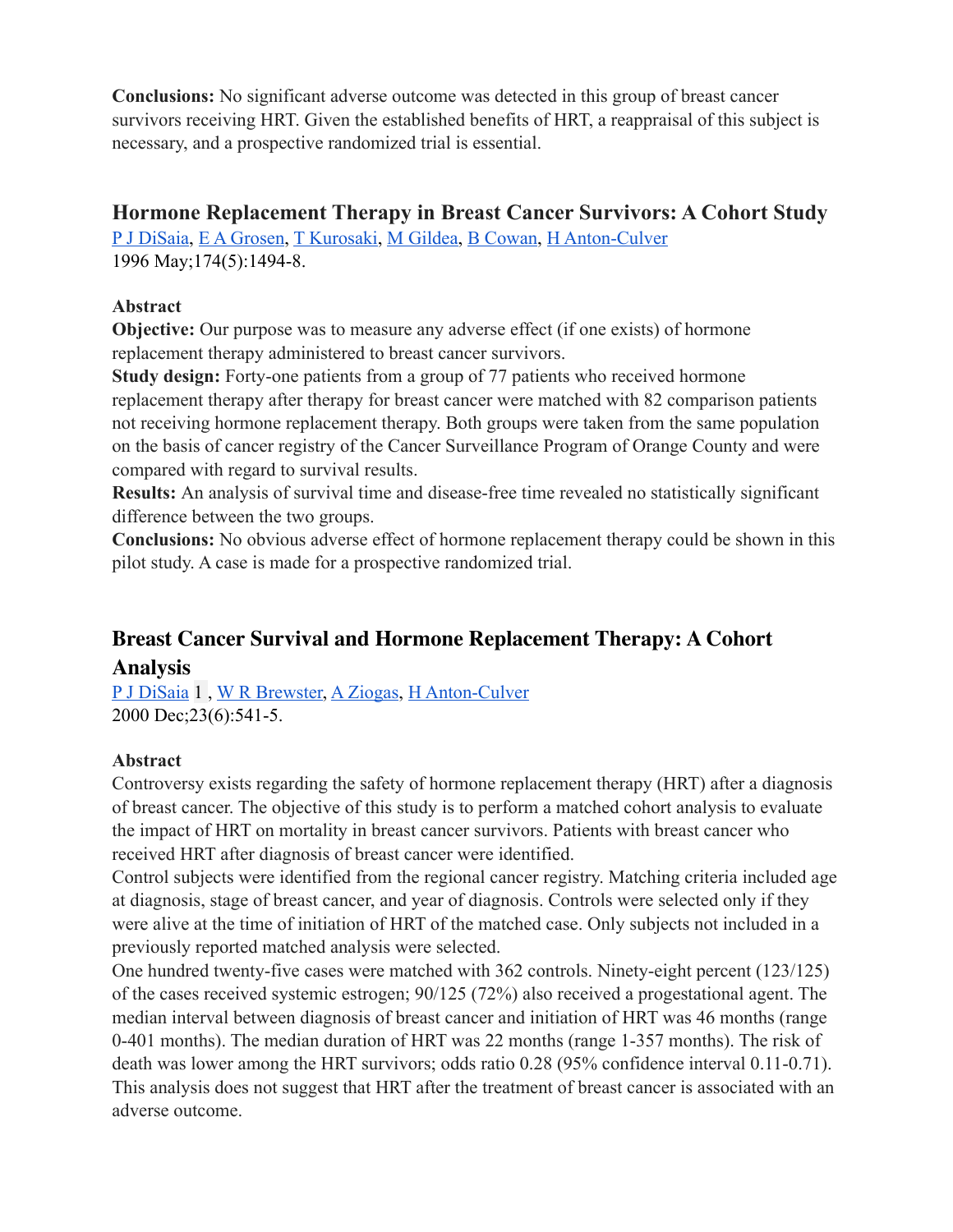# **Estrogen Replacement Therapy After Breast Cancer: A 12-Year Follow-Up**

George N. Peters, MD, Tomasina Fodera, MD, Jennifer Sabol, MD, Stephen Jones, MD, and David Euhus, MD

Annals of Surgical Oncology, 8(10):828 - 832, 2001

**Background:** In the United States, estrogen replacement therapy (ERT) is discouraged in breast cancer survivors because of concerns that hormones may reactivate the disease. Because ERT can improve quality of life and decrease morbidity from osteoporosis and cardiovascular disease, however, this policy is increasingly being challenged.

**Methods:** From February to August 1995, 607 breast cancer survivors were interviewed concerning ERT usage. Sixty-four patients indicated they received some form of ERT after their breast cancer diagnosis. Medical records for these patients were analyzed for disease stage, surgical treatment, adjuvant treatment, estrogen and progesterone receptor status, date of initiation of ERT, type of ERT, recurrence, and final outcome. Patients receiving ERT were followed prospectively.

**Results:** Eight patients were excluded because they had used only vaginal cream ERT. The remaining 56 received ERT as conjugated estrogens, an estradiol patch, estropipate, or birth control pills. The median follow-up from diagnosis was 12.8 years (range, 4.7 - 38.9 years). The median time on ERT since diagnosis was 6.4 years (range, 1.0 - 20.9 years); 38% of the patients initiated ERT within 2 years of diagnosis. Estrogen receptors were positive in 28 (74%) of the 38 cases with available information. Pathological disease stage at time of diagnosis and treatment was 0 in 15 cases (27%), I in 27 (48%), and II in 14 (25%). Twenty-six patients (47%) received adjuvant chemotherapy or hormonal therapy. One local recurrence and one contralateral breast cancer occurred during the follow-up period (13.5 and 9.6 years, respectively), with no regional or distant recurrences, for a 15-year actuarial disease-free survival rate of 92.5%. There were no breast cancer deaths.

**Conclusions:** Use of ERT in a cohort of breast cancer survivors with tumors of generally good prognosis was not associated with increased breast cancer events compared with non-ERT users, even over a long follow-up period.

# **Hormone Replacement Therapy After a Diagnosis of Breast Cancer in Relation to Recurrence and Mortality**

[E S O'Meara](https://pubmed.ncbi.nlm.nih.gov/?term=O%2527Meara+ES&cauthor_id=11353785), [M A Rossing](https://pubmed.ncbi.nlm.nih.gov/?term=Rossing+MA&cauthor_id=11353785), [J R Daling,](https://pubmed.ncbi.nlm.nih.gov/?term=Daling+JR&cauthor_id=11353785) [J G Elmore](https://pubmed.ncbi.nlm.nih.gov/?term=Elmore+JG&cauthor_id=11353785), [W E Barlow,](https://pubmed.ncbi.nlm.nih.gov/?term=Barlow+WE&cauthor_id=11353785) [N S Weiss](https://pubmed.ncbi.nlm.nih.gov/?term=Weiss+NS&cauthor_id=11353785) 2001 May 16;93(10):754-62.

### **Abstract**

**Background:** Hormone replacement therapy (HRT) is typically avoided for women with a history of breast cancer because of concerns that estrogen will stimulate recurrence. In this study, we sought to evaluate the impact of HRT on recurrence and mortality after a diagnosis of breast cancer.

**Methods:** Data were assembled from 2755 women aged 35-74 years who were diagnosed with incident invasive breast cancer while they were enrolled in a large health maintenance organization from 1977 through 1994. Pharmacy data identified 174 users of HRT after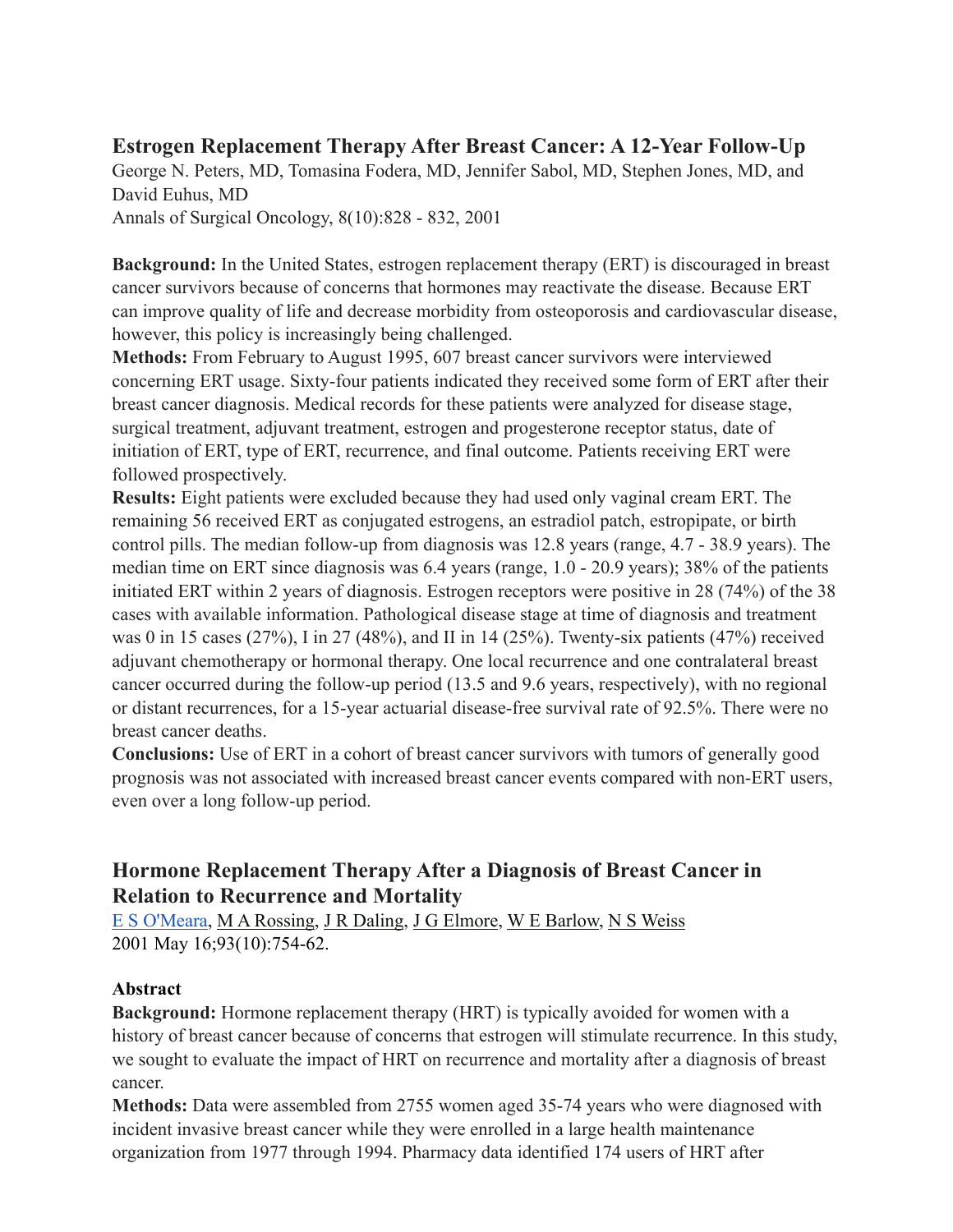diagnosis. Each HRT user was matched to four randomly selected nonusers of HRT with similar age, disease stage, and year of diagnosis. Women in the analysis were recurrence free at HRT initiation or the equivalent time since diagnosis. Rates of recurrence and death through 1996 were calculated. Adjusted relative risks were estimated by use of the Cox regression model. All statistical tests were two-sided.

**Results:** The rate of breast cancer recurrence was 17 per 1000 person-years in women who used HRT after diagnosis and 30 per 1000 person-years in nonusers (adjusted relative risk for users compared with nonusers  $= 0.50$ ; 95% confidence interval [CI]  $= 0.30$  to 0.85). Breast cancer mortality rates were five per 1000 person-years in HRT users and 15 per 1000 person-years in nonusers (adjusted relative risk =  $0.34$ ;  $95\%$  CI =  $0.13$  to  $0.91$ ). Total mortality rates were 16 per 1000 person-years in HRT users and 30 per 1000 person-years in nonusers (adjusted relative risk  $= 0.48$ ; 95% CI = 0.29 to 0.78). The relatively low rates of recurrence and death were observed in women who used any type of HRT (oral only  $= 41\%$  of HRT users; vaginal only  $= 43\%$ ; both oral and vaginal = 16%). No trend toward lower relative risks was observed with increased dose. **Conclusion:** We observed lower risks of recurrence and mortality in women who used HRT after breast cancer diagnosis then in women who did not. Although residual confounding may exist, the results suggest that HRT after breast cancer has no adverse impact on recurrence and mortality.

# **Hormone Replacement Therapy and Beyond. The Clinical Challenge of Menopausal Symptoms in Breast Cancer Survivors**

[Joanne E Mortimer](https://pubmed.ncbi.nlm.nih.gov/?term=Mortimer+JE&cauthor_id=12271826) Geriatrics 2002 Sep;57(9):25-31.

#### **Abstract**

Early diagnosis and refinements in anti-cancer regimens have significantly reduced the mortality rate from breast cancer. In fact, breast cancer survivors represent the largest group of cancer survivors In the United States. Most breast cancer cases are diagnosed after menopause and those women diagnosed before menopause become menopausal as a result of chemotherapy. Thus a significant number of breast cancer survivors must also contend with symptoms and consequences of menopause, particularly hot flashes, night sweats, mood disorders, and bone loss. The available data suggest a possible role for hormone therapy (estrogen alone, or, combination estrogen/progestin) in the management of menopausal symptoms in select breast cancer survivors. Well-designed controlled trials are needed in this population. In the meantime, some nonhormone therapies may be options for management of hot flashes, vaginal dryness, and osteoporosis.

# **Cancer Recurrence and Mortality in Women Using Hormone Replacement Therapy: Meta-Analysis**

[Linda N Meurer,](https://pubmed.ncbi.nlm.nih.gov/?term=Meurer+LN&cauthor_id=12540332) Sarah LenÃi Meta-Analysis J Fam Pract 2002 Dec;51(12(:1056-62

### **Abstract**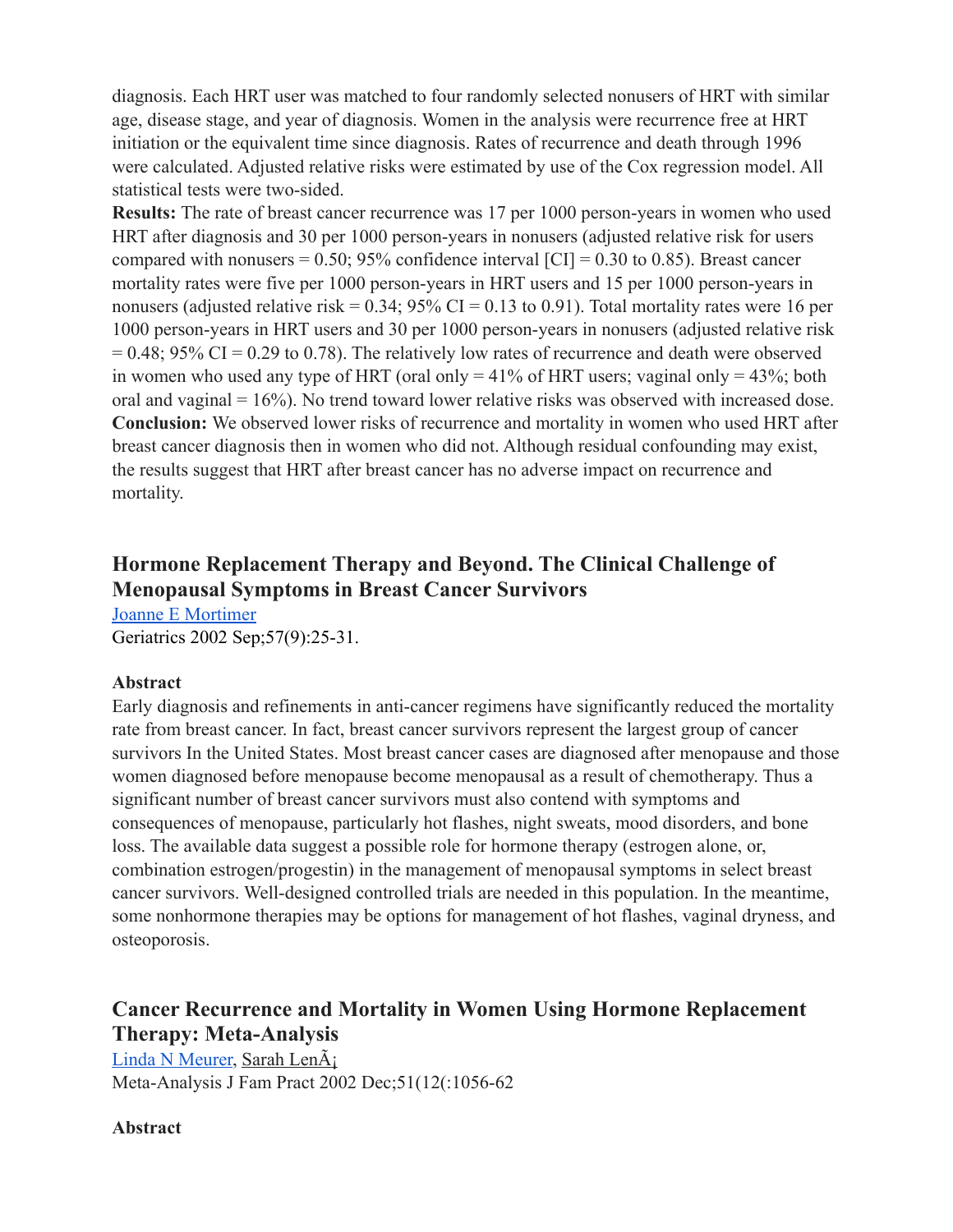**Objectives:** We compared the risk of cancer recurrence and all-cause mortality among users and nonusers of estrogen replacement therapy (ERT) after the diagnosis of breast cancer. **Study design:** This was a systematic review of original research. Eligible studies were reviewed by 2 investigators who independently extracted data from each study according to a predetermined form and assessed each study for validity on standard characteristics. Metaanalyses were performed with Review Manager 4.1 to provide a summary of relative risks of cancer recurrence and mortality.

**Population:** Studies included 717 subjects who used hormone replacement therapy (HRT) at some time after their diagnosis of breast cancer, as well as 2545 subjects who did not use HRT. **Outcomes measured:** Outcomes included breast cancer recurrence and all-cause mortality. **Results:** Nine independent cohort studies and one 6-month pilot randomized controlled trial were identified. Studies were of variable quality. Breast cancer survivors using ERT experienced no increase in the risk of recurrence compared with controls (relative risk, 0.72; 95% confidence

interval, 0.47-1.10) and had significantly fewer deaths (3.0%) than did the nonusers (11.4%) over the combined study periods (relative risk, 0.18; 95% confidence interval, 0.10-0.31). All tests for heterogeneity were nonsignificant.

**Conclusions:** Although limited by observational design, existing research does not support the universal withholding of ERT from well-informed women with a previous diagnosis of low-stage breast cancer. Long-term randomized controlled trials are needed.

# **Hormone Replacement Therapy in Breast Cancer Patients and Survivors**

[Giuseppe Del Priore](https://pubmed.ncbi.nlm.nih.gov/?term=Del+Priore+G&cauthor_id=12628087) 1 , [Mehrangiz Hatami](https://pubmed.ncbi.nlm.nih.gov/?term=Hatami+M&cauthor_id=12628087) Curr Women's Health Rep 2003 Apr;3(2):165-9.

### **Abstract**

Menopause is arguably the most important phase of a woman's social, physiologic, and personal life. Approximately 1.3 million women reach this age in the United States annually. In the past decade, numerous studies have correlated breast cancer and the use of ERT (estrogen replacement therapy) or HRT (hormone replacement therapy) in menopausal women. Whether this is an actual increase in the creation of new cancers or a result of a diagnostic or other bias has yet to be determined. Even more uncertainty surrounds the use of hormones once breast cancer is diagnosed. Previously, once a woman was diagnosed with an estrogen-dependent tumor, ERT and HRT were simply forbidden. As discussed herein, that is no longer the case.

# **Estrogen Replacement Therapy in Breast Cancer Survivors: A Matched-Controlled Series**

[David A Decker,](https://pubmed.ncbi.nlm.nih.gov/?term=Decker+DA&cauthor_id=12851510) [Jane E Pettinga,](https://pubmed.ncbi.nlm.nih.gov/?term=Pettinga+JE&cauthor_id=12851510) [Nancy VanderVelde](https://pubmed.ncbi.nlm.nih.gov/?term=VanderVelde+N&cauthor_id=12851510), [Raywin R Huang,](https://pubmed.ncbi.nlm.nih.gov/?term=Huang+RR&cauthor_id=12851510) [Larry Kestin,](https://pubmed.ncbi.nlm.nih.gov/?term=Kestin+L&cauthor_id=12851510) [John H](https://pubmed.ncbi.nlm.nih.gov/?term=Burdakin+JH&cauthor_id=12851510)  [Burdakin](https://pubmed.ncbi.nlm.nih.gov/?term=Burdakin+JH&cauthor_id=12851510)

Menopause Jul-Aug 2003;10(4):277-85.

## **Abstract**

**Objective:** We prospectively administered estrogen replacement therapy (ERT) to control estrogen deficiency symptoms in breast cancer survivors as part of our clinical practice. We report the consequences of ERT compared with a historical matched-control group.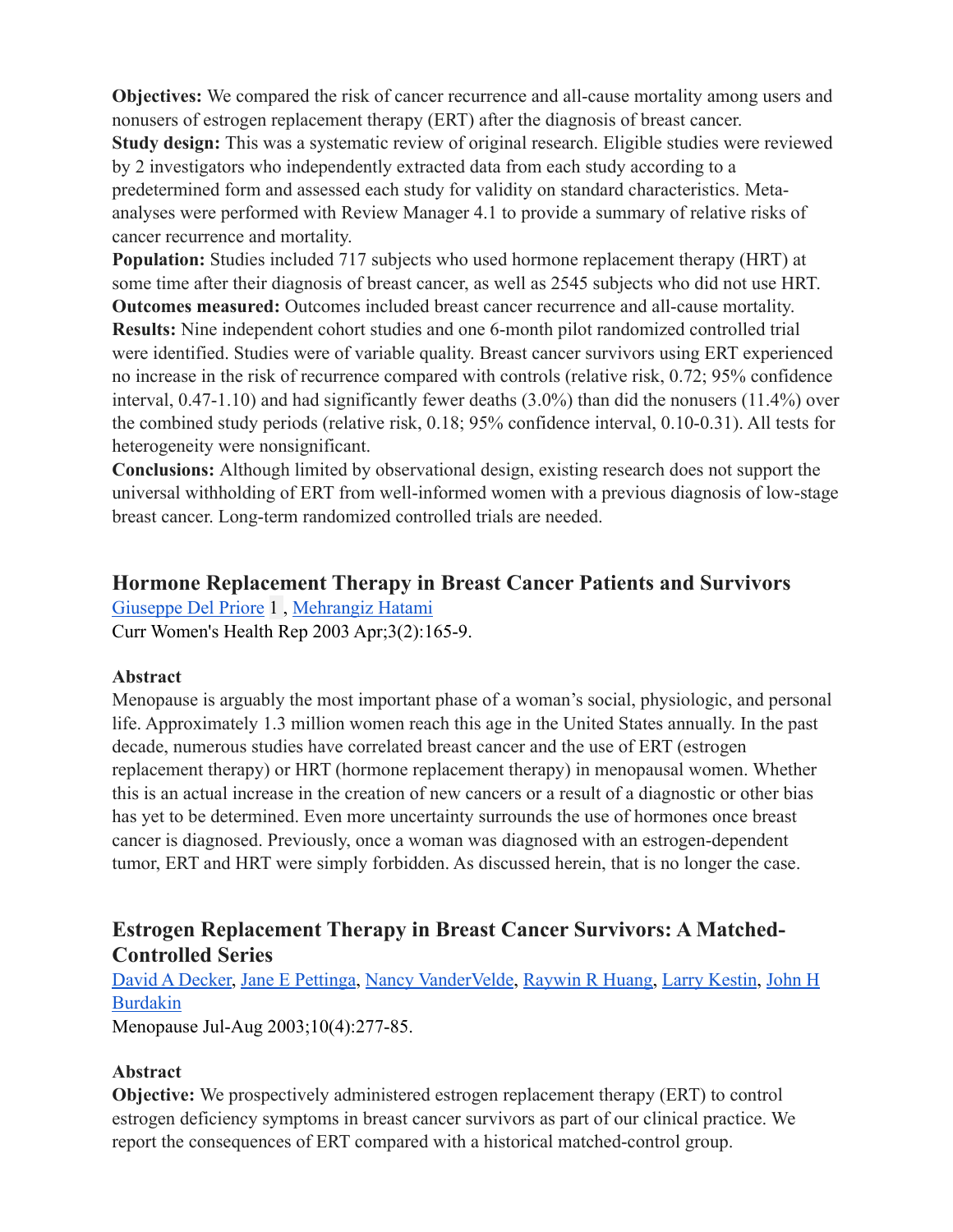**Design:** Two hundred seventy-seven disease-free survivors received ERT. Controls were matched for exact stage, a recurrence-free period similar to the period to ERT initiation in the ERT group, approximate age, and duration of follow-up. The mean time from breast cancer diagnosis to initiation of ERT was  $3.61$  (+/- 0.25) years, with a median of 1.88 years. The mean duration of ERT was  $3.7$  (+/-  $3.01$ ) years, with a median of  $3.05$  years.

**Results:** Hot flashes were relieved in 206 of 223 women (92%), dyspareunia/vaginal dryness in 149 of 167 women (89%), and reactive depression/anxiety/mood change in 111 of 126 women (88%). Univariate analysis demonstrated no statistical differences between the groups for age, stage, pathology at diagnosis, progesterone receptor status, local therapy, breast at risk, prior chemotherapy, and duration of follow-up. The ERT group was more likely to be estrogen receptor negative ( $P = 0.01$ ), to have received prior ERT ( $P < 0.001$ ), and to have received no adjuvant tamoxifen ( $P < 0.001$ ). There was no significant difference between the ERT and control groups in ipsilateral primary/recurrence  $(5/155 \text{ v } 5/143; P = 0.85)$ , contralateral breast cancers (10/258 v 9/260; P = 0.99), or systemic metastasis (8/277 v 15/277; P = 0.13). Noncausespecific deaths in the control group numbered 15 (of 277), and in the ERT group, 7 (of 277) ( $P =$ 0.03). Overall survival favored the ERT group ( $P = 0.02$ ).

**Conclusions:** In these selected patients, ERT relieved estrogen deficiency symptoms and did not increase the rate or time to an ipsilateral recurrence/new primary, contralateral new primary, local-regional recurrence, or systemic metastases.

### **Menopausal Hormone Therapy (HT) in Patients wWith Breast Cancer**

[Pelin Batur,](https://pubmed.ncbi.nlm.nih.gov/?term=Batur+P&cauthor_id=16368466) [Carol E Blixen,](https://pubmed.ncbi.nlm.nih.gov/?term=Blixen+CE&cauthor_id=16368466) [Halle C F Moore,](https://pubmed.ncbi.nlm.nih.gov/?term=Moore+HC&cauthor_id=16368466) [Holly L Thacker,](https://pubmed.ncbi.nlm.nih.gov/?term=Thacker+HL&cauthor_id=16368466) [Meng Xu](https://pubmed.ncbi.nlm.nih.gov/?term=Xu+M&cauthor_id=16368466) Maturitas 2006 Jan 20;53(2):123-32.

#### **Abstract**

respectively.

**Objectives:** To assess the effect of menopausal hormone therapy (HT) on reoccurrence, cancerrelated mortality, and overall mortality after a diagnosis of breast cancer.

**Methods:** We performed a quantitative review of all studies reporting experience with menopausal HT for symptomatic use after a diagnosis of breast cancer. Rates of reoccurrence, cancer-related mortality, and overall mortality were calculated in this entire group. A subgroup analysis was performed in studies using a control population to assess the odds ratio of cancer reoccurrence and mortality in hormone users versus non-users.

**Results:** Fifteen studies encompassing 1416 breast cancer survivors using HT were identified. Seven studies included a control group comprised of 1998 patients. Among the 1416 HT users, reoccurrence was noted in 10.0% (95% CI: 8.4-11.6%). Cancer-related mortality occurred at a rate of 2.6% (95% CI: 1.8-3.7%), while overall mortality was 4.5% (95% CI: 3.4-5.8%). Compared to non-users, patients using HT had a decreased chance of reoccurrence and cancerrelated mortality with combined odds ratio of 0.5 (95% CI: 0.2-0.7) and 0.3 (95% CI: 0.0-0.6),

**Conclusions:** In our review, menopausal HT use in breast cancer survivors was not associated with increased cancer reoccurrence, cancer-related mortality or total mortality. Despite conflicting opinions on this issue, it is important for primary care physicians to feel comfortable medically managing the increasing number of breast cancer survivors. In the subset of women with severe menopausal symptoms, HT options should be reviewed if non-hormonal methods are